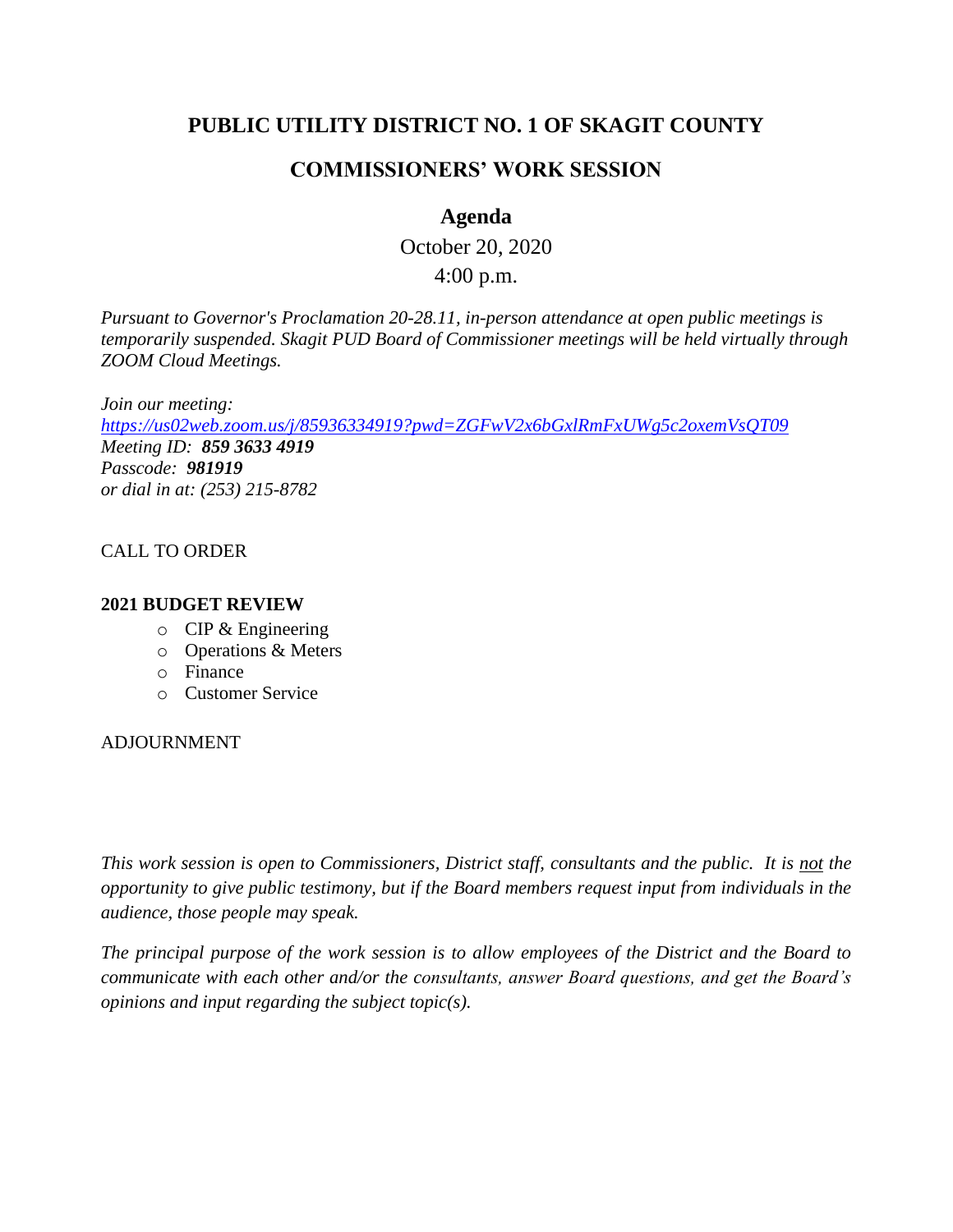| Sysem<br><b>Water Plan #</b> | <b>Description</b>                                                                                       | 2020<br><b>Forecast</b>       | 2021               | 2022                       | 2023              | 2024                    | 2025                    | 2026              | 2027              | 2028                    | 2029              | 2030                    |
|------------------------------|----------------------------------------------------------------------------------------------------------|-------------------------------|--------------------|----------------------------|-------------------|-------------------------|-------------------------|-------------------|-------------------|-------------------------|-------------------|-------------------------|
|                              | <b>Department Capital:</b>                                                                               |                               |                    |                            |                   |                         |                         |                   |                   |                         |                   |                         |
|                              | Computer Software/ IT<br>Customer/Meter                                                                  | $\zeta$<br>418,758<br>158,245 | l \$<br>660,000    | l \$<br>500,000<br>125,000 | Ś.<br>300,000     | 550,000<br>Š.<br>50,000 | Ś.<br>300,000<br>50,000 | Ŝ.<br>800,000     | \$<br>700,000     | \$<br>300,000<br>50,000 | Ś<br>300,000      | Ŝ.<br>300,000<br>50,000 |
|                              | Equipment/Ops                                                                                            | 187,869                       | 105,000<br>445,000 | 150,000                    | 75,000<br>150,000 | 150,000                 | 150,000                 | 50,000<br>200,000 | 50,000<br>200,000 | 200,000                 | 50,000<br>200,000 | 200,000                 |
|                              | <b>Water Treatment Plant</b>                                                                             | 108,136                       | 150,000            | 150,000                    | 150,000           | 200,000                 | 200,000                 | 200,000           | 200,000           | 250,000                 | 250,000           | 250,000                 |
|                              | Engineering                                                                                              | 40,000                        | 50,000             | 50,000                     | 50,000            | 75,000                  | 75,000                  | 75,000            | 75,000            | 75,000                  | 75,000            | 75,000                  |
|                              | <b>Department Capital Total:</b>                                                                         | \$<br>913,008                 | 1,410,000<br>\$    | Ś<br>975,000               | 725,000           | \$1,025,000             | 775,000<br>Ś            | 1,325,000<br>\$.  | \$1,225,000       | \$<br>875,000           | 875,000           | 875,000<br>Ś            |
|                              |                                                                                                          |                               |                    |                            |                   |                         |                         |                   |                   |                         |                   |                         |
|                              | <b>Pipe Replacement:</b>                                                                                 |                               |                    |                            |                   |                         |                         |                   |                   |                         |                   |                         |
| MP13-7                       | <b>Burklund Road Pipeline</b>                                                                            | 200,000                       | 3,200,000          |                            |                   |                         |                         |                   |                   |                         |                   |                         |
| MP20-3                       | Sky Ridge Pipe Replacement and Booster Pump Station                                                      | 1,000,000                     | 1,000,000          |                            |                   |                         |                         |                   |                   |                         |                   |                         |
| MP20-4                       | College Way, Urban to LaVenture and Crossing at<br>Leigh, Windsor, N. 19th and 8inch Crossing W. of 30th |                               |                    | 400,000                    | 1,600,000         |                         |                         |                   |                   |                         |                   |                         |
| MP20-5                       | Skagit Country Club Pipeline Replacement                                                                 |                               |                    |                            | 2,100,000         |                         |                         |                   |                   |                         |                   |                         |
| MP20-6                       | NW Burlington Pipeline Replacement                                                                       |                               |                    |                            |                   | 1,700,000               |                         |                   |                   |                         |                   |                         |
| MP20-2                       | <b>Bored Crossings</b>                                                                                   |                               |                    |                            |                   |                         | 960,000                 |                   |                   |                         |                   |                         |
| MP20-7                       | MV Belmont / Clarmont Pipeline Replacement                                                               |                               |                    |                            |                   |                         | 1,100,000               |                   |                   |                         |                   |                         |
| MP20-8                       | West Mount Vernon Pipeline Replacement                                                                   |                               |                    |                            |                   |                         |                         | 1,200,000         |                   |                         |                   |                         |
| MP20-9                       | Peterson, Pulver - Avon Allen and Sunrise Lane E                                                         | 17,000                        |                    |                            |                   |                         |                         |                   | 1,285,000         |                         |                   |                         |
| MP20-10                      | MV Hillcrest District Pipeline Replacement                                                               |                               |                    |                            |                   |                         |                         |                   | 1,700,000         |                         |                   |                         |
| MP20-11                      | <b>Bayview Community Pipe Replacement</b>                                                                |                               |                    |                            |                   |                         |                         |                   |                   | 1,100,000               |                   |                         |
| MP20-1                       | Little Mountain                                                                                          | 600,000                       | 2,300,000          | 2,300,000                  |                   |                         |                         |                   |                   |                         |                   |                         |
|                              | State Grant Needed to fund Project                                                                       | (600,000)                     | (2,300,000)        | (2,300,000)                |                   |                         |                         |                   |                   |                         |                   |                         |
| MP13-8                       | North Fork Skagit River Crossing                                                                         |                               |                    |                            |                   |                         |                         |                   |                   | 1,000,000               | 8,600,000         |                         |
| MP20-14                      | Bow Hill to Alger                                                                                        |                               |                    |                            |                   |                         |                         |                   |                   |                         | 50,000            |                         |
| MP20-13                      | South Conway Extension                                                                                   |                               |                    |                            |                   |                         |                         |                   |                   |                         | 50,000            |                         |
| MP20-12                      | Conway to Lake McMurray Extension                                                                        |                               |                    |                            |                   |                         |                         |                   |                   |                         | 50,000            |                         |
| MX20-3                       | Coordinated Pipeline Replacement & Infill                                                                | 500,000                       | 500,000            | 500,000                    | 500,000           | 500,000                 | 500,000                 | 500,000           | 500,000           | 500,000                 | 500,000           | 500,000                 |
|                              | <b>Pipe Replacement Total:</b>                                                                           | \$1,717,000                   | 4,700,000<br>\$    | 900,000<br>\$              | \$4,200,000       | \$2,200,000             | 2,560,000<br>\$         | \$1,700,000       | \$3,485,000       | \$2,600,000             | \$9,250,000       | 500,000<br>Ŝ            |
|                              |                                                                                                          |                               |                    |                            |                   |                         |                         |                   |                   |                         |                   |                         |
|                              | <b>Major Capital:</b>                                                                                    |                               |                    |                            |                   |                         |                         |                   |                   |                         |                   |                         |
|                              | <b>Operations &amp; Maintenance:</b>                                                                     |                               |                    |                            |                   |                         |                         |                   |                   |                         |                   |                         |
| MO20-1                       | Raw Water Pump Station Upgrade                                                                           | 350,000                       | 3,650,000          |                            |                   |                         |                         |                   |                   |                         |                   |                         |
| MO20-2                       | WTP Backwash Pump Replacement / Portable Generato                                                        | 100,000                       | 200,000            | 1,500,000                  |                   |                         |                         |                   |                   |                         |                   |                         |
| MO13-6                       | WTP Dry Scrubber Retrofit                                                                                |                               | 500,000            |                            |                   |                         |                         |                   |                   |                         |                   |                         |
| MO20-4                       | WTP SCADA Replacement                                                                                    |                               | 190,000            | 570,000                    |                   |                         |                         |                   |                   |                         |                   |                         |
| MO20-8                       | WTP Replace Floculators & Recycle Basin                                                                  |                               |                    | 270,000                    | 270,000           |                         |                         |                   |                   |                         |                   |                         |
| MO20-7                       | WTP Filtration Conversion & Optimization                                                                 |                               |                    |                            | 1,000,000         | 2,000,000               |                         |                   |                   |                         |                   |                         |
| MO20-6                       | WTP Disinfection Study - System Replacement                                                              |                               |                    |                            |                   |                         |                         |                   | 600,000           |                         |                   |                         |
| MO20-15                      | <b>WTP Electrical Upgrades</b>                                                                           |                               |                    |                            |                   |                         |                         |                   |                   |                         | 50,000            |                         |
| MO20-12                      | WTP Building Seismic Improvements                                                                        |                               |                    |                            |                   |                         |                         |                   |                   |                         |                   | 840,000                 |
| MO20-14                      | Lagoons solid Handling Improvements                                                                      | 350,000                       | 400,000            |                            |                   |                         |                         |                   |                   |                         |                   | 930,000                 |
| MO13-8                       | Badger ORION 5/8 Meter Transmitter Replace                                                               |                               |                    |                            | 1,500,000         | 1,500,000               | 1,500,000               |                   |                   |                         |                   |                         |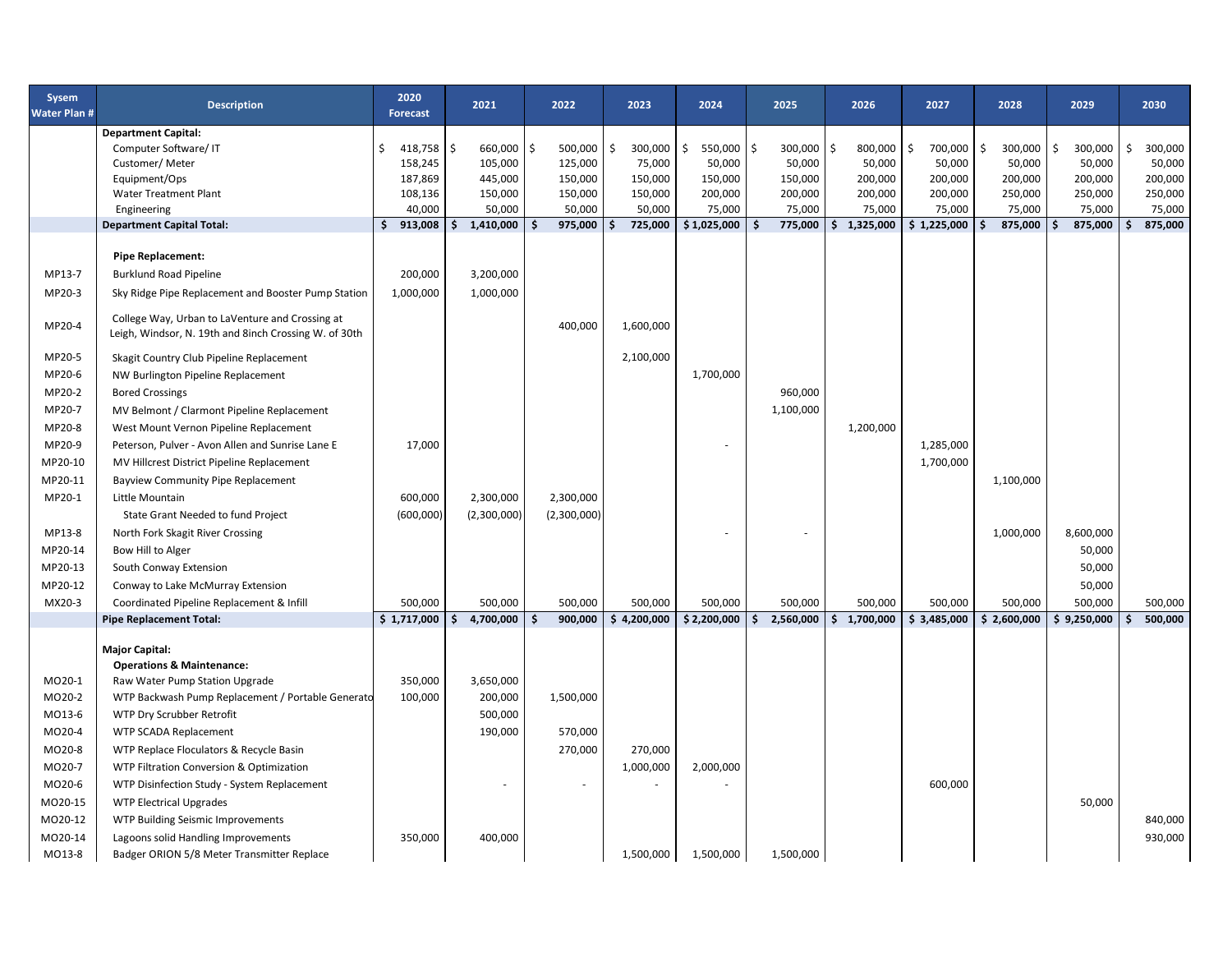| Sysem<br><b>Water Plan #</b>                   | <b>Description</b>                                                                                                                                                                                                                      |     | 2020<br><b>Forecast</b> |    | 2021                                             |     | 2022                     | 2023                                                                                                                                                                                                                              | 2024                     |    | 2025                              |    | 2026               |    | 2027                     | 2028                     | 2029 |                                          | 2030                     |  |
|------------------------------------------------|-----------------------------------------------------------------------------------------------------------------------------------------------------------------------------------------------------------------------------------------|-----|-------------------------|----|--------------------------------------------------|-----|--------------------------|-----------------------------------------------------------------------------------------------------------------------------------------------------------------------------------------------------------------------------------|--------------------------|----|-----------------------------------|----|--------------------|----|--------------------------|--------------------------|------|------------------------------------------|--------------------------|--|
|                                                | 9Th Street Pump                                                                                                                                                                                                                         |     |                         |    |                                                  |     | 80,000                   |                                                                                                                                                                                                                                   |                          |    |                                   |    |                    |    |                          |                          |      |                                          |                          |  |
|                                                | <b>Operations &amp; Maintenance Total:</b>                                                                                                                                                                                              | Ŝ.  | 800,000                 | s. | 4,940,000                                        |     | 2,420,000                | \$2,770,000                                                                                                                                                                                                                       | \$3,500,000              | Ŝ. | 1,500,000                         | Ŝ. |                    |    | 600,000                  | $\blacksquare$           | \$.  | 50,000                                   | \$1,770,000              |  |
| MT13-4<br>MT13-9<br>MT20-2<br>MT20-1           | <b>Transmission Pipelines:</b><br>Transmission Line, Judy - MV Phase 2<br>Judy SW TransmissionPhase 3 river section<br>Judy SW Transmission Phase 4<br>Judy SW Transmission Phase 2 top of hill<br><b>Transmission Pipelines Total:</b> | Ŝ.  | 600,000<br>600,000      |    | 16,200,000<br>\$16,200,000                       | Ŝ.  | 16,200,000<br>16,200,000 | 1,300,000<br>\$1,300,000                                                                                                                                                                                                          | 1,300,000<br>\$1,300,000 | Ŝ. | 5,800,000<br>500,000<br>6,300,000 |    | 700,000<br>700,000 |    | 9,250,000<br>\$9,250,000 | 9,250,000<br>\$9,250,000 |      | 1,000,000<br>\$1,000,000                 | 4,500,000<br>\$4,500,000 |  |
| MR20-1<br>MR13-2<br>MR13-3<br>MR13-4<br>MR13-5 | <b>Reservoirs:</b><br>Panorama - 2 MG storage tank & replace pump in RWP.<br>Cascade Ridge Reservoir (.1 MG)<br>Big Lake Storage Tank (356 HGL)<br>Pleasant Ridge Area Storage (290 HGL)<br>N. Sedro Woolley Storage (430/350 HGL)      |     | 140,000                 |    | 560,000                                          |     | 2,300,000                | 2,300,000                                                                                                                                                                                                                         |                          |    |                                   |    |                    |    |                          |                          |      | 255,000<br>510,000<br>640,000<br>320,000 |                          |  |
|                                                | <b>Reservoirs Total:</b>                                                                                                                                                                                                                |     | \$140,000               | S  | 560,000                                          |     | 2,300,000                | $$2,300,000$ $$$                                                                                                                                                                                                                  |                          | Ś. | $\overline{\phantom{0}}$          | \$ |                    | Ŝ. | $\overline{\phantom{a}}$ | -\$<br>$\blacksquare$    |      | \$1,725,000                              | \$.                      |  |
| MO20-3<br>MX20-2                               | <b>Facilities</b><br>WTP Dam Pipe Replacement<br>Potlatch RO Replacement<br>PUD Campus Design & Construction                                                                                                                            |     | 450,000                 |    | 300,000<br>100,000<br>3,500,000                  |     | 10,000,000               | 6,000,000                                                                                                                                                                                                                         |                          |    |                                   |    |                    |    |                          |                          |      |                                          |                          |  |
|                                                | <b>Facilities Total:</b>                                                                                                                                                                                                                | \$. | 450,000                 | Ŝ. | 3,900,000                                        | Ŝ.  | 10,000,000               | $$6,000,000$ $$$                                                                                                                                                                                                                  |                          | Ś  | $\overline{a}$                    | \$ |                    | Ś  |                          | $\overline{\phantom{a}}$ | \$   |                                          | Ś                        |  |
| FO13-5<br>FO13-6<br>FO13-4<br>MX13-3<br>MO13-5 | Fiber & Other:<br>Annual Fiber Optic Installation Program<br>Kulshan Trail Fiber<br>Kulshan Ave. Fiber<br>9Th Street Fiber<br>Micro Hydro @ Division St. booster pump station<br>Document Management Software Implementation            |     | 200,000<br>150,000      |    | 29,000<br>76,000<br>120,000<br>50,000<br>150,000 |     | 70,000<br>80,000         | 150,000                                                                                                                                                                                                                           | 150,000                  |    | 150,000                           |    | 200,000            |    | 200,000                  | 200,000                  |      | 200,000                                  | 250,000                  |  |
|                                                | <b>Major Capital Total:</b>                                                                                                                                                                                                             |     | \$2,340,000             |    | \$26,025,000                                     | l S | 31,070,000               | \$12,520,000                                                                                                                                                                                                                      | \$4,950,000              | -S | 7,950,000                         |    | 900,000            |    | \$10,050,000             | \$9,450,000              |      | \$2,975,000                              | \$6,520,000              |  |
|                                                | <b>Total Capital Projects</b>                                                                                                                                                                                                           |     | \$4,970,008             |    |                                                  |     |                          | $\frac{1}{2}$ 32,135,000 $\frac{1}{2}$ 32,945,000 $\frac{1}{2}$ 31,445,000 $\frac{1}{2}$ 8,175,000 $\frac{1}{2}$ 11,285,000 $\frac{1}{2}$ 3,925,000 $\frac{1}{2}$ 314,760,000 $\frac{1}{2}$ 312,925,000 $\frac{1}{2}$ 313,100,000 |                          |    |                                   |    |                    |    |                          |                          |      |                                          | 57,895,000               |  |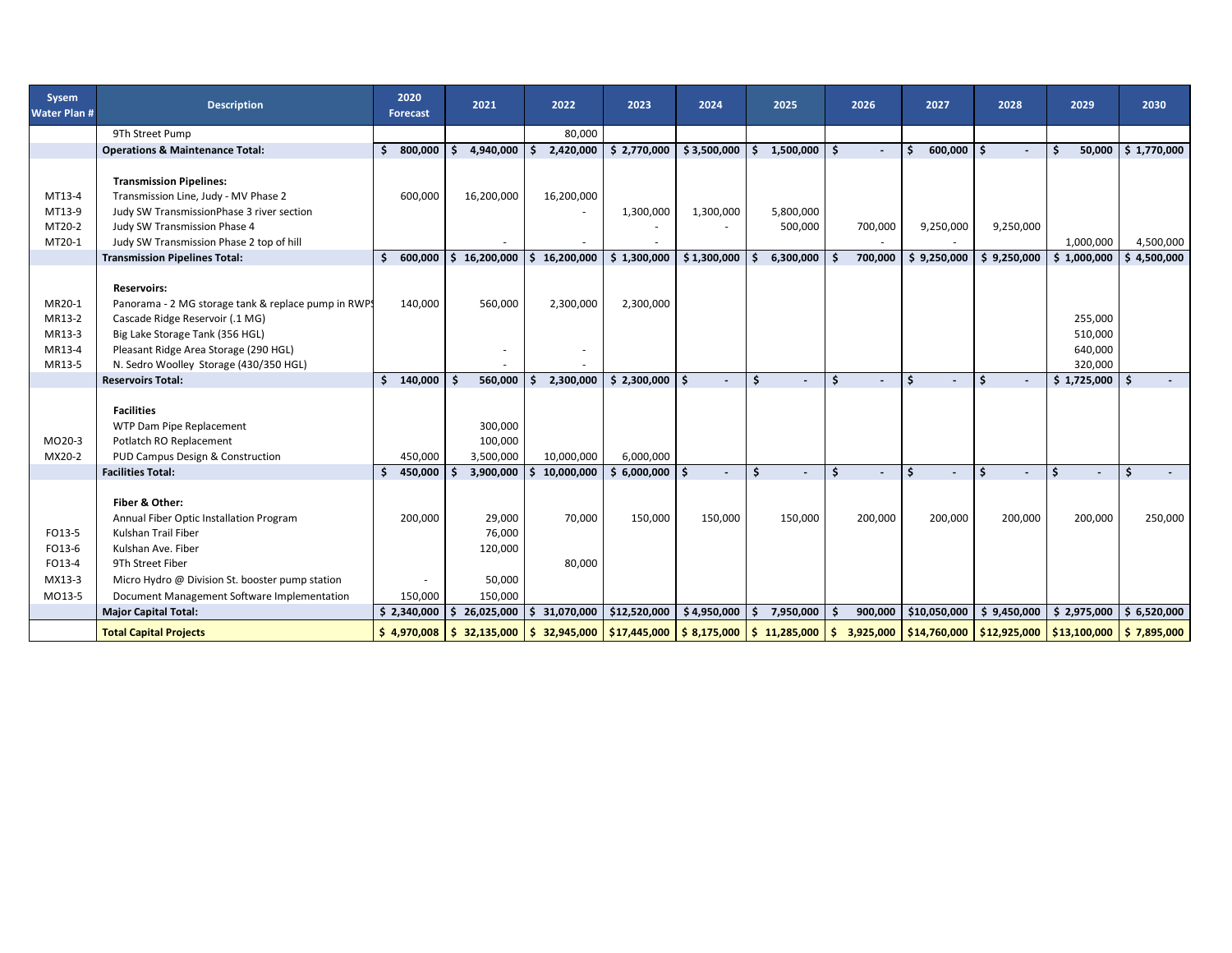|                                      | $\overline{A}$ |                                               |               |                                                                                                                                                                                                                                   |
|--------------------------------------|----------------|-----------------------------------------------|---------------|-----------------------------------------------------------------------------------------------------------------------------------------------------------------------------------------------------------------------------------|
| I2021 BUDGET REQUESTS - ATTACHMENT A |                |                                               |               |                                                                                                                                                                                                                                   |
|                                      | Department     | <b>Projects</b>                               | 2021          | <b>Notes</b>                                                                                                                                                                                                                      |
| $\overline{\phantom{0}}$             | Admin          | <b>Professional Services</b>                  | \$<br>103,000 | Professional services related to District policies, employment law consultation, contract law clarification, Water Rights, and general counsel.                                                                                   |
|                                      | Admin          | Education and Professional Development        | 14,000<br>\$  | This includes related costs for Admin staff for WPUDA Association memberships, meetings, training in public records & state archives, and AWWA Annual<br>Conference.                                                              |
|                                      |                | <b>Administration Total</b>                   | 117,000<br>\$ |                                                                                                                                                                                                                                   |
|                                      | Commission     | <b>Education and Professional Development</b> | \$            | 10,000   WPUDA Association meetings, WPUDA Water Workshop, WPUDA Annual Conference, AWWA-PNWS Annual Conference and AWWA Annual Conference.                                                                                       |
|                                      |                | <b>Commission Total</b>                       | \$<br>10,000  |                                                                                                                                                                                                                                   |
|                                      | HR.            | <b>Education and Professional Development</b> | \$<br>4.500   | CE requirements for SPHR & SHRM-SCP, training in employment law, benefits administration, labor relations, employee relations. Key events NPELRA<br>Conference, Labor Law & Arbitration Institute Conference, AWC Labor Relations |
|                                      | HR.            | <b>Professional Services</b>                  | \$            | 27,500   Background Checks, investigations, training & development PUD staff, Employment issues, Evaluations.                                                                                                                     |
|                                      |                | Human Resources Total                         | 32,000<br>\$  |                                                                                                                                                                                                                                   |
|                                      | Safety         | Education and Professional Development        | \$            | 13,240   First Aid, CPR, BBP training, Fork lift certification, flagger & BNSF safety                                                                                                                                             |
|                                      |                | Safety Total                                  | 13,240<br>\$  |                                                                                                                                                                                                                                   |
|                                      | Finance        | Education and Professional Development        | 9.500<br>\$   | WFOA finance officer's training, annual payroll training conference, WPUDA finance officer's semi-annual meetings and records manager's semi-annual<br>meetings, GFOA GAAP update, payroll, accounting, CEUs purchasing & stores. |
|                                      | Finance        | <b>Professional Services</b>                  | 96,000<br>\$  | Annual audit costs State Auditor's Office, contracted audit services, attorney foreclosure services on delinguent LUD assessments, Millman actuarial evaluation<br>for OPEB requirements.                                         |
| 17                                   |                | <b>Finance Total</b>                          | 105,500<br>\$ |                                                                                                                                                                                                                                   |
| 18                                   | Cust / Billing | NorthStar Upgrade & Utilization Review        | 34,000<br>\$  | NorthStar regular version upgrade & consulting, analysis, and utilization Review. Review existing NorthStar processes and setup. Adopt and implement<br>changes based on best practices.                                          |
| 19                                   | Cust / Billing | Lockbox - "Lockbox Services"                  | \$            | 25,000 Continue utilizing secure mail facility to receive utility payments.                                                                                                                                                       |
| 20                                   | Cust / Billing | Education and Professional Development        | \$            | 14,000   Harris Conference NorthStar, web training NorthStar, WPUDA, PUG, WETRC Training CEUs, Cross Connect Exam, WDM1 certification                                                                                             |
| 21                                   |                | <b>Customer Service / Billing Total</b>       | \$<br>73,000  |                                                                                                                                                                                                                                   |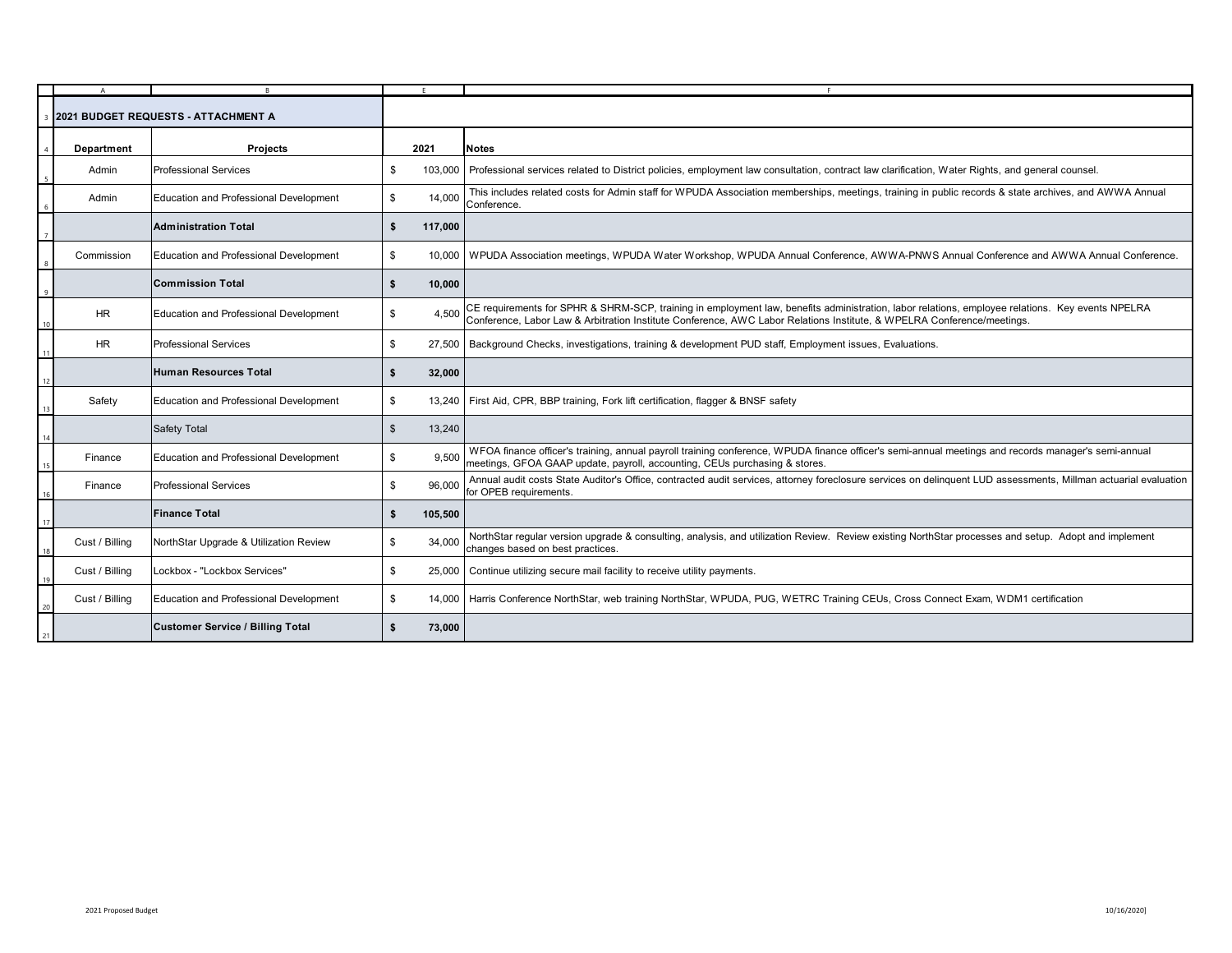|    | А          |                                               | E                        |                                                                                                                                                                                                                           |
|----|------------|-----------------------------------------------|--------------------------|---------------------------------------------------------------------------------------------------------------------------------------------------------------------------------------------------------------------------|
|    | Department | <b>Projects</b>                               | 2021                     | <b>Notes</b>                                                                                                                                                                                                              |
|    | IT.        | DOH Security Mandates - & Remote Sites        | \$<br>150,000            | Security enhancements at remote sites. Nookachamps, Rockport, Cerdargrove, Marblemount, Skagit View Village. Bradshaw and Rudene boosters.                                                                                |
|    | IT.        | SIEM & Log Management System                  | \$<br>45,000             | Implementation of Log Management to capture information for system security information and event management.                                                                                                             |
|    | IT.        | Out of Region Disaster Recovery               | \$<br>78,000             | Locating our disaster recovery site infrastructure out of the Pacific Northwest.                                                                                                                                          |
|    | IT.        | Storage Hardware Upgrades (Program)           | \$<br>350,000            | Upgrade the Network Attached Storage (NAS) and network switches on the main campus, 9th & Highland, and the Water Treatment Plant.                                                                                        |
|    | IT.        | Service & Work Order Interface                | \$<br>40,000             | Integration between NorthStar and CityWorks. Eliminates paper Service Orders and provide greater efficiency between customer service & meter crew.                                                                        |
|    | IT.        | Radio communications survey                   | \$<br>40,000             | Consultant to perform a Radio site to site survey. Look for efficiencies for transfering data (truck to truck) and remote sites by radio. Leverage our existing<br>frequency license.                                     |
|    | IT         | Phone Cloud Telephone Services                | \$<br>35,000             | Emergency cut over redundancy so that we have a backup phone system.                                                                                                                                                      |
|    | IT         | <b>Tempered Networks Deployment</b>           | $$\mathbb{S}$$<br>6,000  | Hardware deployment for increasing system security around ICS (Industrial Control Systems)                                                                                                                                |
|    | IT         | Education and Professional Development        | $$\mathbb{S}$$<br>38,000 | Security Strategic Planning, Northstar & Cayenta, Interconnecting Network devices, SANS Security Training, Software user Conferences                                                                                      |
|    | IT.        | <b>Professional Services</b>                  | \$<br>100,000            | Security & optimization analysis of IT infrastructure to improve performance, reliability, and operations. On call network support.                                                                                       |
|    |            | <b>IT Total</b>                               | \$<br>882,000            |                                                                                                                                                                                                                           |
|    | Outreach   | Community Outreach                            | \$<br>21,500             | Includes: School Field trips to Judy Reservoir, Curriculum Materials, teaching materials, DVD, Giveaways, Sponsorships, and Subscriptions / Memberships /<br>Meetings, Chamber meetings, and training tools).             |
|    |            | <b>Community Outreach Total</b>               | \$<br>21,500             |                                                                                                                                                                                                                           |
|    | Meters     | <b>Badger Meters Transmitters</b>             | 100,000                  | Useful life of transmitters (batteries) - needs to be replaced                                                                                                                                                            |
|    | <b>OPS</b> | Inspection of High Useage Pumps               | \$<br>10,000             | Continued repair & maintenance of high use pumps by third party                                                                                                                                                           |
|    | <b>OPS</b> | PRV Parts for Annual Repair Program           | \$<br>50,000             | Continued repair & maintenance of our control valve assets                                                                                                                                                                |
|    | <b>OPS</b> | Mag Meter Heads                               | \$<br>5,000              | Replacement of legacy meter heads at two locations to allow SCADA communications                                                                                                                                          |
|    | <b>OPS</b> | Alger Well Generator                          | \$<br>10,000             | It will provide emergency power to the Alger system in a sustained power outage.                                                                                                                                          |
|    | <b>OPS</b> | Vehicle Replacement Program                   | \$<br>100,000            | Continue evaluating & replacing fleet on annual basis. Optimizing fleet purchase & sale to minimize ownership costs. Convert Electrician, Kerry totaled van                                                               |
|    | <b>OPS</b> | CAT 309 Hydraulic Excavator                   | \$<br>148,000            | Replace existing John Deere 85 that is beyond its useful life                                                                                                                                                             |
| 42 | <b>OPS</b> | Two Ton Service Truck                         | \$<br>135,000            | Replace oldest service truck (1990) to prevent downtime due to repairs                                                                                                                                                    |
|    | <b>OPS</b> | Cellular SCADA                                | $$\mathbb{S}$$<br>40,000 | Add cellular data comms to SCADA site will reduce monthly broadband costs long term                                                                                                                                       |
|    | <b>OPS</b> | Annual reservoir cleaning/Inspections         | $$\mathbb{S}$$<br>40,000 | Annual reservoir cleaning and inspection to maintain water quality and asset management of facilities, WTP inspections rolled into this fund in 2021                                                                      |
|    | <b>OPS</b> | Repair & Maintenance Main Campus              | $$\mathbb{S}$$<br>40,000 | Miscellaneous repairs on plant and facility of main campus due to age of facility                                                                                                                                         |
|    | <b>OPS</b> | <b>Education and Professional Development</b> | \$<br>13,000             | Annual CEU's and job specific training for Operators, Water Quality personnel and WTP. AWWA, WPUDA, RO, and other pertaining WQ conferences.<br>SCADA Software training. Wonderware training, Pumps & motor HVAC training |
|    | <b>OPS</b> | <b>Professional Services</b>                  | \$<br>75,000             | Risk & Resiliency Assessment & Emergency Response Plan Professional Services. EPA mandate to complete a risk and resiliency study by Dec 31, 2020.<br>Update emergency response plan in 2021.                             |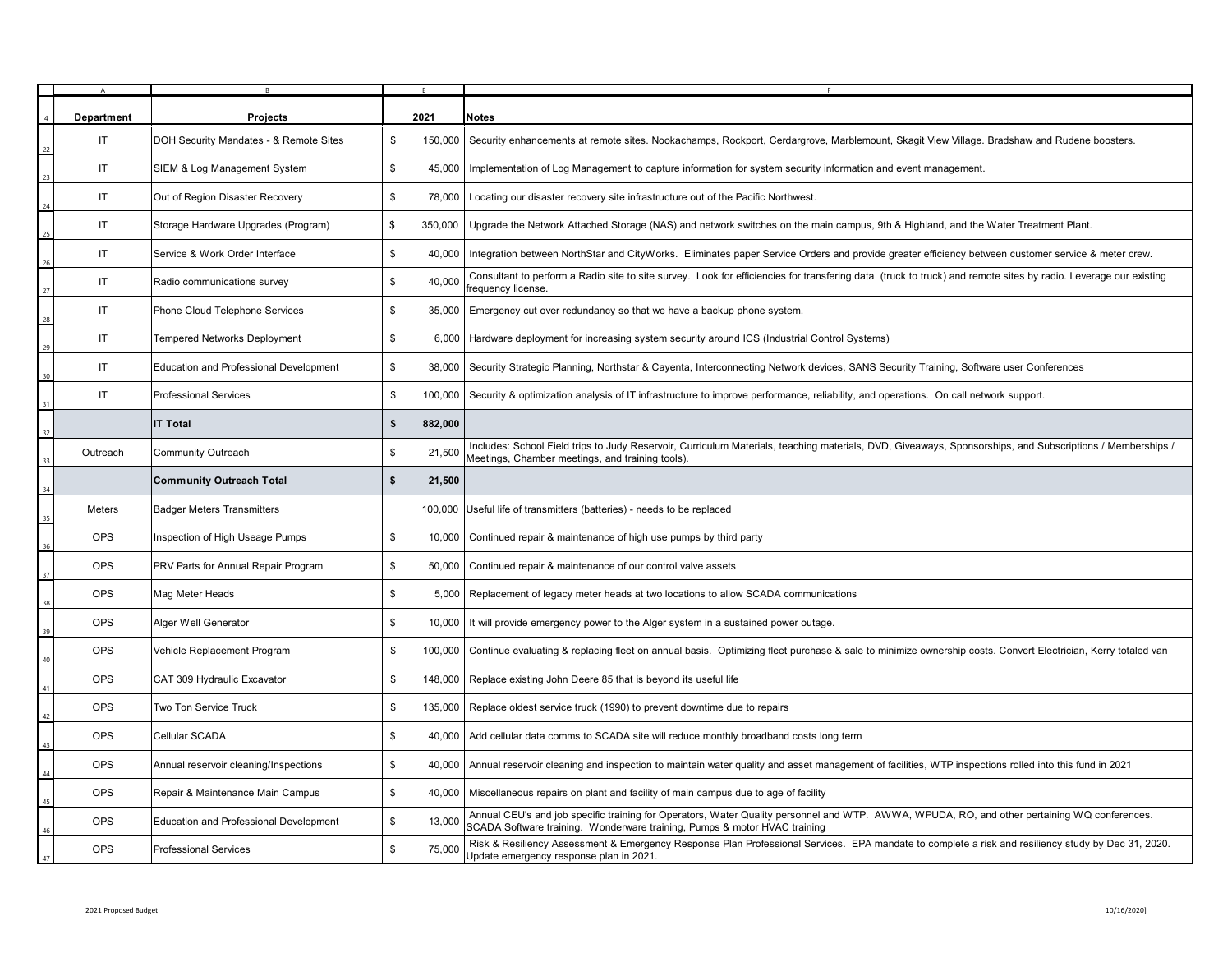|                                        | $\mathsf{A}$ | R <sub>1</sub>                                                                                                                              |                                                        |                                                                                                                                                                          |
|----------------------------------------|--------------|---------------------------------------------------------------------------------------------------------------------------------------------|--------------------------------------------------------|--------------------------------------------------------------------------------------------------------------------------------------------------------------------------|
|                                        | Department   | Projects                                                                                                                                    | 2021                                                   | <b>Notes</b>                                                                                                                                                             |
|                                        |              | <b>OPS / Equipment / Facilities Total</b>                                                                                                   | 591,000                                                |                                                                                                                                                                          |
| 49                                     | <b>WTP</b>   | Upgrade SRD PLC                                                                                                                             | \$                                                     | 40,000   PLC system at SRD is at end of useful life                                                                                                                      |
| 50                                     | <b>WTP</b>   | Software for WTP Alarms                                                                                                                     | \$                                                     | 12,000   WIN 911 Operating system. Notification of alarms outside of control room                                                                                        |
| 51                                     | <b>WTP</b>   | Chlorine & Carbon Dioxide Alarm Integration                                                                                                 | \$                                                     | 67,810   Improves safety & reliability capabilities of CO2 alarms for safety thru plant                                                                                  |
| 52                                     | <b>WTP</b>   | <b>Education and Professional Development</b>                                                                                               | 13,500<br>\$                                           | Annual CEU's and job specific training for Operators, Water Quality personnel and WTP. AWWA, WPUDA, RO, and other pertaining WQ conferences.<br>SCADA Software training. |
| 53                                     |              | <b>Water Treatment Plant Total</b>                                                                                                          | 133,310<br>\$                                          |                                                                                                                                                                          |
| $\frac{54}{5}$                         | Eng          | Cross Connect Incentive Program                                                                                                             | 50,000<br>\$                                           | Ongoing program to incentive backflow devices                                                                                                                            |
| 55                                     | Eng          | Education and Professional Development                                                                                                      | \$                                                     | 12,000   WPUDA Water Workshop, and PNWS-AWWA. Water rights, watershed, cross connections, new software, ESRI, City works, and CEUs.                                      |
| 56                                     | Eng          | <b>Professional Services</b>                                                                                                                | \$                                                     | 26,000   Watershed stream monitoring, dam surveying, legal descriptions, surveying, for easements                                                                        |
|                                        |              | <b>Engineering Total</b>                                                                                                                    | 62,000<br>-\$                                          |                                                                                                                                                                          |
| 57<br>59<br>60<br>61<br>62<br>63<br>64 |              | <b>Capital Total</b><br>Education & Professional Development Total<br>O&M Total<br><b>Professional Services Total</b><br><b>Grand Total</b> | .236,000<br>141,740<br>511,310<br>352,500<br>2,241,550 |                                                                                                                                                                          |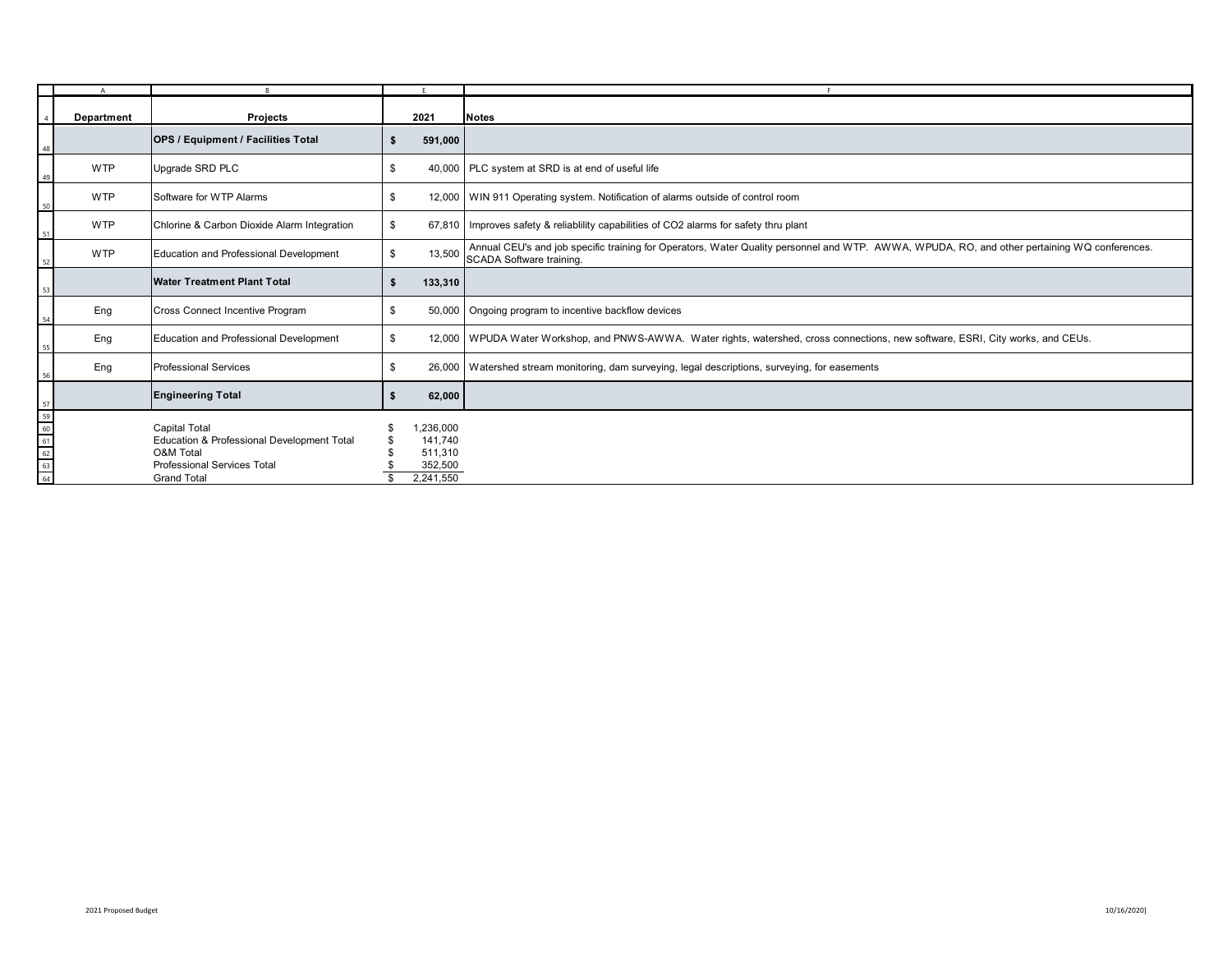

# **2021 BUDGET WORK SESSION OCTOBER 20, 2020 ENGINEERING DEPARTMENT**

## **Capital Budget Requests**

- 1. MP13-7 Burkland/Cedardale Road Pipeline This project is located on Burklund Road, John Nelson Road, and Cedardale Road in rural Skagit County, south of Mount Vernon, between Stackpole Road and State Route 534 (SR 534). The project will replace an existing 8-inch AC pipe installed in 1962 to help improve system pressures and capacity to the Conway area and Fir Island. The existing pipe is undersized and creates a bottleneck in delivering adequate capacity to this area. A portion of the existing pipeline between East Johnson Road and SR 534 is in a 25-foot easement across active farmland. Access to this easement is limited during most months due to high groundwater levels and farming activities. There are no services on this segment of the pipeline, so it is an option to construct a new line on an alternative alignment along Cedardale Road. This alternative option would provide better accessibility and utility.
- 2. MP20-3 Sky Ridge Pipeline and Booster Pump Station This project replaces existing water pipelines along Olympic Place and Sky Ridge Place within the Sky Ridge development in Skagit County south of Mount Vernon. The original water system within this development was installed in 1956. The 6-inch AC pipes are at risk of failing, potentially causing extensive property damage within this hillside development. The project budget has been revised to reflect anticipated spending over 2020 and 2021
- 3. MP20-1 Little Mountain Road Pipeline This project is to address limited water availability in an area affected by minimum instream flows on the Skagit River basin. The District has requested funds from the state capital budget to help residents access a legally available water source. Existing groundwater users may also connect to the pipeline, which would reduce impacts to tributary instream flows. Little Mountain Road Pipeline project is the first opportunity for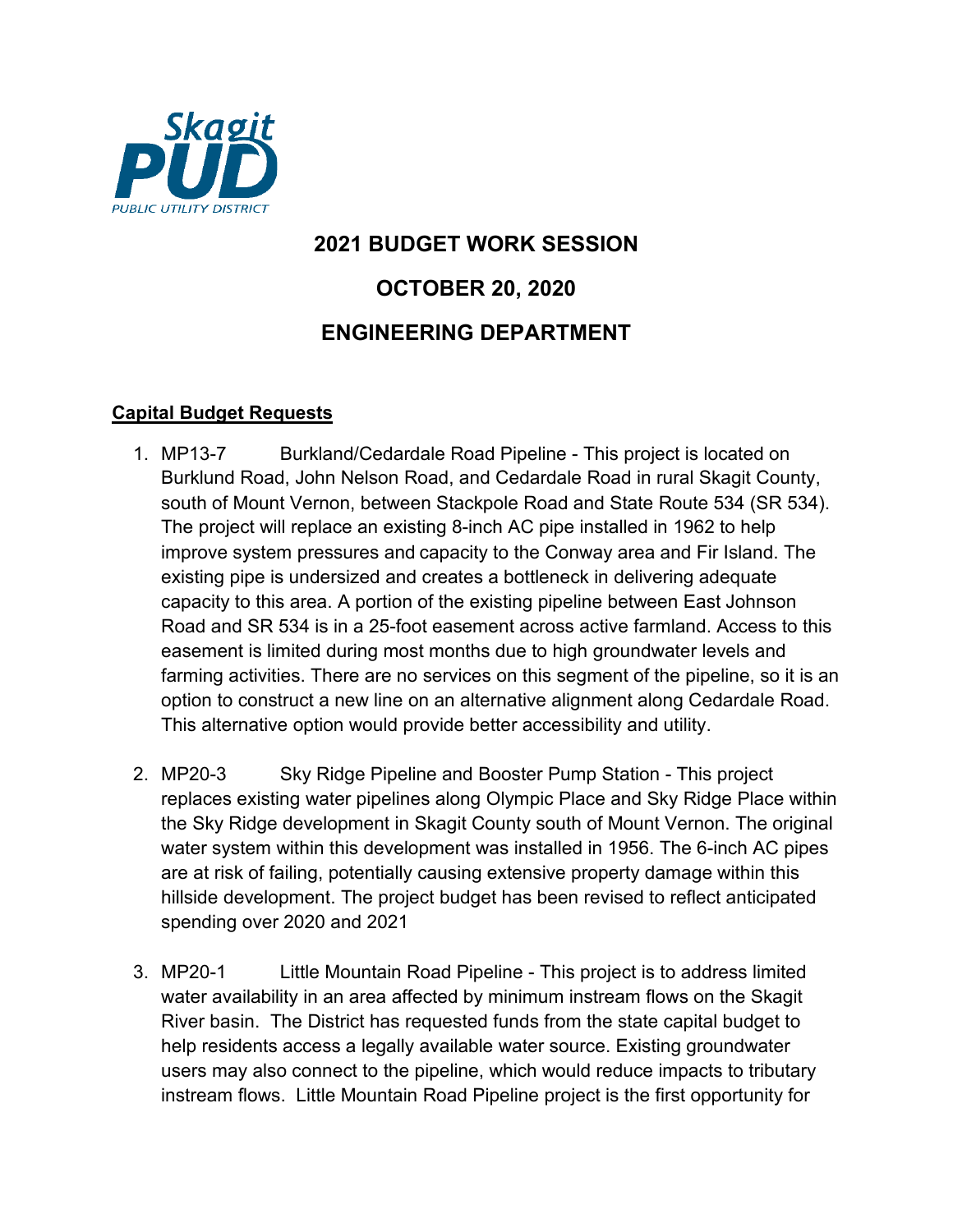the District to address this problem. The project begins in the southeast corner of the City of Mount Vernon and extends approximately 2.9 miles east through unincorporated Skagit County to the Big Lake service area, connecting to another existing part of the District's water system. The project will install a 12-inch water main along Little Mountain Road and Blackburn Road. There are approximately 32 vacant properties adjacent to the proposed waterline, and it is estimated that approximately 68 new homes could be constructed if landowners fully developed their properties. Water Treatment Plant Lagoon Cleanout and Mechanical System Replacement – The WTP sludge lagoons capture the fine particles that are washed from the filters. Over the years this fine sediment has filled the two lagoons adjacent to the WTP. This project seeks to restore their capacity and improve the mechanical gates that adjust the water level and assist in decanting the materials.

- 4. MX20-3 Coordinated Pipeline Replacement and Infill These are unspecified projects that arise as part of projects pursued by other agencies. These water system projects may be mandated (e.g., relocation of an existing pipeline that is interfering with another agency's project) or chosen based on mutual benefit (e.g., replace a water pipeline before a street paving project). A budget of \$500,000 per year is set aside to address these unspecified projects by other agencies and those small infill projects the District may elect to complete with in-house crews.
- 5. MO20-1 Raw Water Pump Station Replacement The existing raw water pumping system for the District's WTP is 30 years old and uses an antiquated control system that is inefficient and damages the pumps. Because of space constraints and operational requirements, it was decided to construct a new, stand-alone Raw Water Pump Station [RWPS] adjacent to the existing pump building. This will allow the existing RWPS and WTP to operate mostly unimpeded during the construction of the new pump station.
- 6. MO20-2 WTP Backwash Pump Replacement / Portable Generator The existing backwash pumps at the WTP are at the end of their useful life, becoming unreliable due to pump and motor wear and degradation. The backwash system is a critical process within the water treatment plant. Failure of the backwash system would result in an inability to deliver treated water to our customers. The replacement of the backwash pumps will also involve significant work in the electrical room of the WTP pump station. While this work is being conducted it is an efficient time to prepare for a new backup generator for the WTP. The purchase and installation of the generator is scheduled for 2022. Work conducted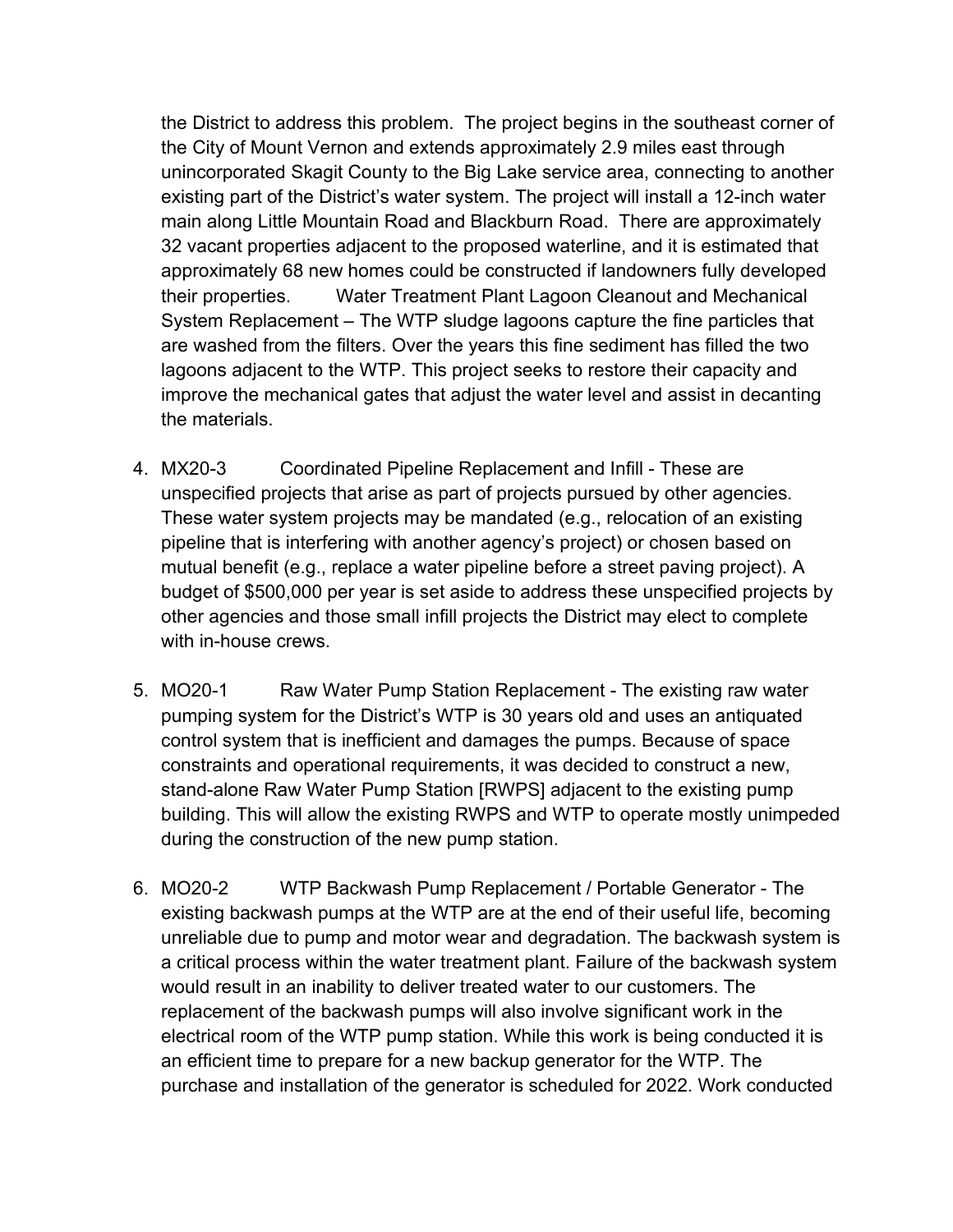in 2021 will replace the failing, 30-year old, backwash pumping system to improve operational control and energy efficiency.

- 7. MO13-6 Dry Scrubber Retrofit The Judy WTP utilizes chlorine gas for its disinfection processes delivered in multiple 1-ton cylinders. Regulations require a chlorine gas scrubber system to treat an unintentional gas release. The existing chlorine scrubber is 30 years old, utilizing sodium hydroxide to neutralize chlorine gas in a wet scrubbing process and the equipment is at its end of useful life. Current chlorine scrubbing technology utilizes an activated carbon medium in a dry scrubbing process, which is a safer process. A dry scrubber system can be retrofit onto the existing chlorine gas ventilation system.
- 8. MO20-4 WTP SCADA Replacement The SCADA system at the Judy WTP is a compilation of analog legacy and newer, digital components. Component failures occur routinely. The legacy SCADA system needs to be replaced entirely with an integrated control system that can be expanded as the WTP is expanded to meet current and future supply needs.
- 9. MO20-14 Lagoon Solids Handling Improvements This is a multi-year phase project to rehabilitate the WTP backwash lagoons. In 2020 the lagoons most of the sediment in the lagoons was removed. In 2021 the remaining sediment will be removed and the control gates will be replaced or repaired. Combined, this work will restore the original function of the solid handling lagoons. In future years as production increases the lagoons capacity will need to expand. When necessary the project will replace the north lagoon with two concrete lagoons that would increase solids handling capacity within the same footprint. Also, a polymer addition process could be added to improve solids dewatering.
- 10.MT13-4 Transmission Line, Judy Reservoir to Mount Vernon Phase 2 This project is to replace the District's existing 24-inch transmission pipeline that was installed in 1961. The existing pipeline is near the end of its useful life and has experienced ruptures as recently as May 2020. A new 36-inch welded-steel transmission pipeline will extend from the District's Judy WTP to Mount Vernon, connecting to the Phase 1 transmission pipeline installed in 2009.
- 11.MR20-1 Panorama 2 MG Storage Tank & Replace Pump in RWPS The W1 pumping system that delivers potable water to the District's Judy WTP and the Panorama service area is a closed system that utilized control technology developed in the 1980s. The pumping system is inefficient and is incapable of providing the required 1,500 gpm fire flow at the WTP. The Panorama Storage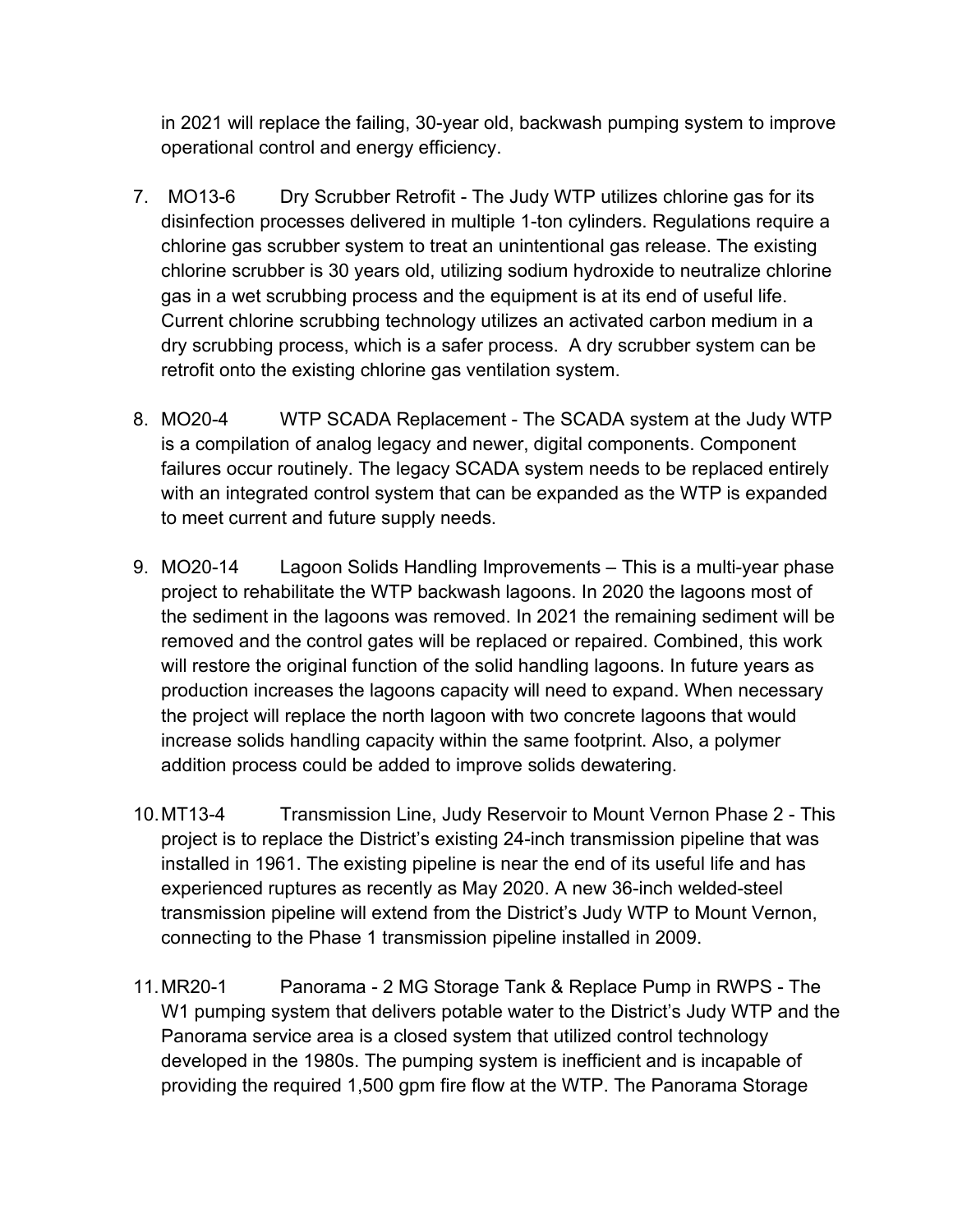Tank will provide approximately 1.6 MG of gravity storage to serve the Panorama 705 pressure zone directly. The W1 pumping system will be modified to supply water to this new storage tank directly with the Clearwells. Fire suppression storage to meet current requirements will be provided, in addition to equalizing and standby storage.

- 12.MX20-2 PUD Campus Design and Construction This project is to build a new District campus on the existing site. The main administrative building constructed in 1970 is 27,000 square feet and houses the Administration, Finance, IT, Engineering, Operations, Customer Service and Construction Staff. The current building is nearing the end of its life cycle and needs replacement. The building's roof, heating and ventilation systems in the administration building are currently at or near the end of their useful life. The current building does not meet ADA code and the main floor 2.8' below flood level. The building is at its capacity with 79 employees. The new building will continue to house the Administration, Finance, IT, Engineering, Operations, Customer Service and Construction Staff. The new building will include meeting spaces, offices and commissioners' chambers. The other existing 5 buildings on site used for storage will be updated as needed.
- 13.Annual Fiber Optic Installation Program This work provides unspecified fiber optic work associated with the District's fiber optic program and coordinating with SkagitNet.
- 14.FO13-5 Kulshan Trail Fiber This project is to extend the existing fiber system and close existing gaps in the fiber network. Project will be completed following Skagit PUD guidelines and procedures. This project will extend from the fiber termini at 9th Street extended and Kulshan Trail to North LaVenture Road.
- 15.FO13-6 Kulshan Ave. Fiber This project is to extend the existing fiber system and close existing gaps in the fiber network. Project will be completed following Skagit PUD guidelines and procedures. This project will extend along Kulshan Avenue from N. LaVenture road to N. 30th where a fiber system exists.
- 16.MX13-3 Micro Hydro @ Division St. Booster Pump Station The District operates numerous pressure reducing valves throughout the distribution system. These pressure reducing valves can be bypassed by a micro hydro unit that will provide the same function of the pressure reducing valve while generating clean hydroelectric energy. Currently the Division Street Tank Site is the most viable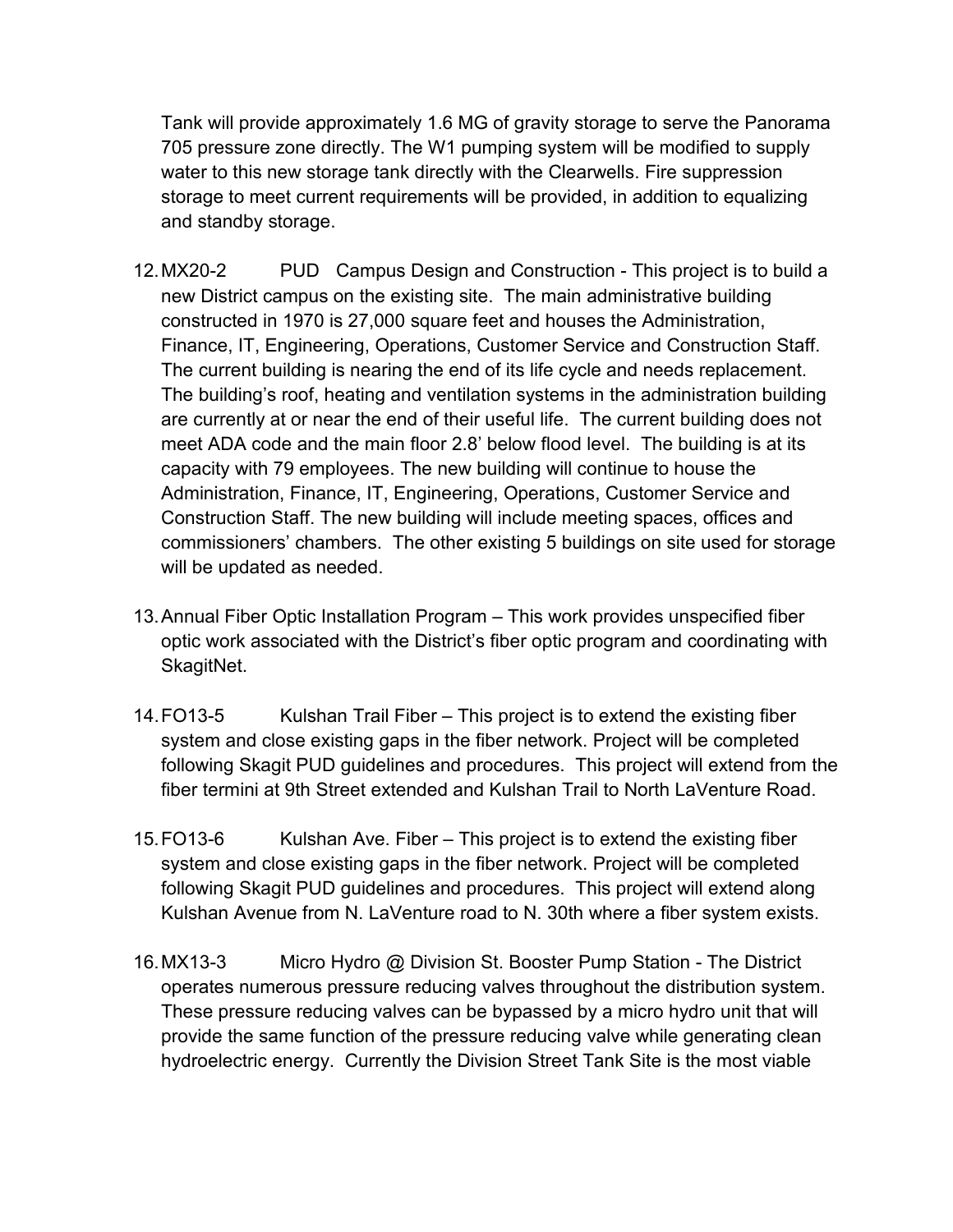location for installation of a micro hydro unit. Other sites are still under consideration.

# **Budget Requests Attachment A**

- 1. (26) Service & Work Order Interface Full integration of Cityworks with the Northstar product will enable full service order and service request enablement between Cityworks and Northstar. With this enablement comes the ability to implement mobile service orders, as well as the ability to see service order status across multiple systems. It keeps customer service operating within a single program, yet enables the meter department and others to work on service orders originating within Northstar, but managed and closed within Cityworks.
- 2. (41) CAT 309 Hydraulic Excavator The District's 8-year-old John Deere 85D is nearing the end of it's useful life. The new excavator has the ability to perform all of the tasks of the John Deere, but also accommodates brushing and cutting implements more easily. This flexibility will support the maintenance program.
- 3. (54) Cross Connect Incentive Program This program provides incentives to existing customers who own services with cross connections and are not otherwise required to come into compliance with cross connections.
- 4. (55) Education and Professional Development These funds provide for the Engineering Department's training. Training opportunities include workshops and technical seminars in the employee's particular field.
- 5. (56) Professional Services These funds provide for the District's stream flow monitoring program, Judy Reservoir dam surveys, and miscellaneous easement and property sale and acquisition costs among other unanticipated needs.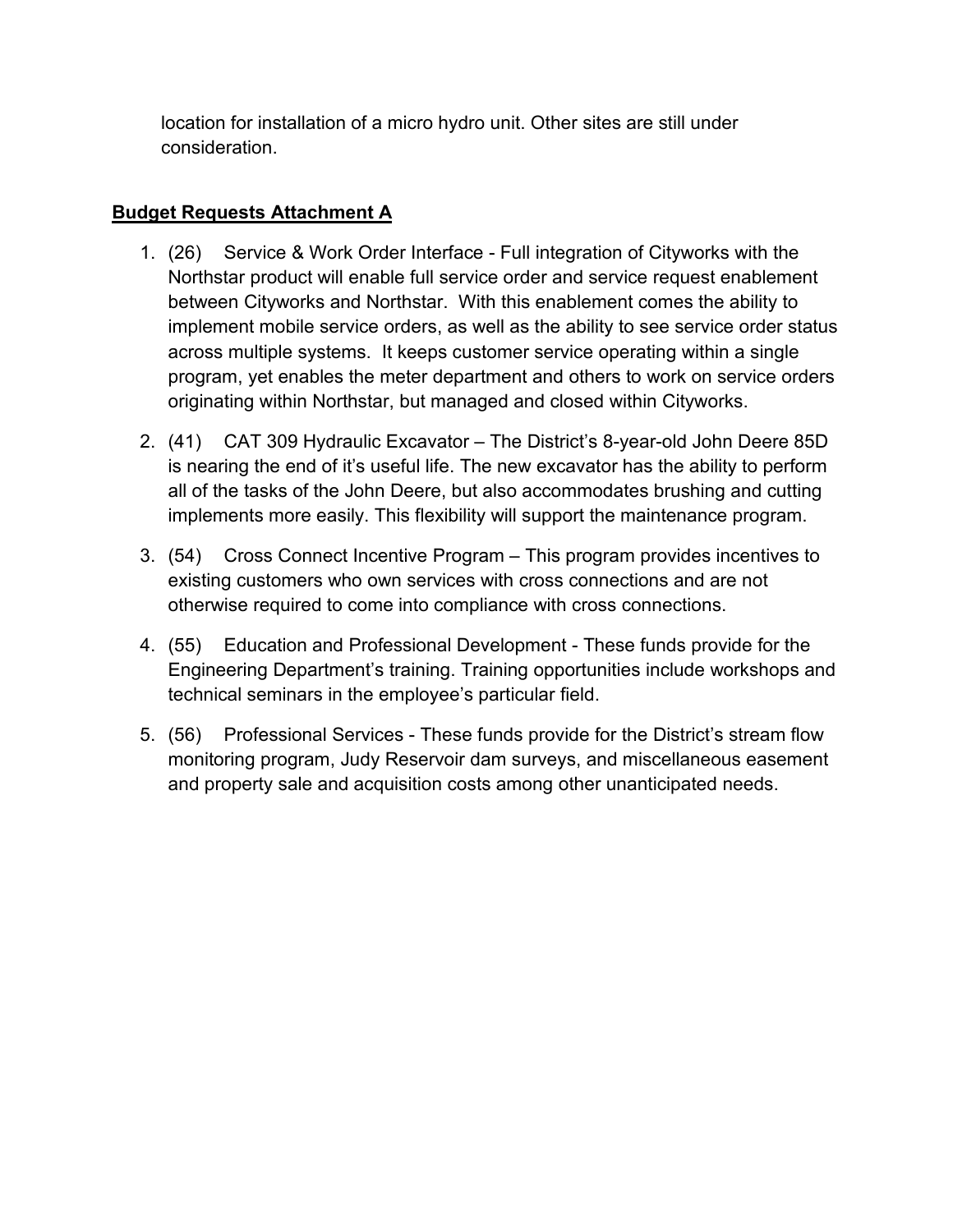

# **2021 BUDGET WORK SESSION OCTOBER 20, 2020 OPERATIONS & METERS DEPARTMENTS**

### **Budget Requests**

- **1.** (35) Badger Meter Transmitters- Useful life of the transmitters (batteries) is nearing the end and need to be replaces throughout the system (907 YTD).
- **2.** (36) Consulting costs and potential rebuild of critical high usage pumps in distribution system. Some pumps are the only pump for an area and can't afford and outage. This will provide inspection and potential repair costs.
- **3.** (37) PRV Parts- Physical parts inventory for rebuilding of control valves on our distribution system on annual basis. Critical for proper function and isolation of pressure zones and fire flows.
- **4.** (38) Mag Meter Heads- Two remote meter head replacements on legacy mag meters to allow input into SCADA telemetry for mainline metering accountability.
- **5.** (39) Alger Generator- A generator installed at the Alger well site to provide the system with power to produce water in a sustained (and frequent) power outage.
- **6.** (40) Fleet Replacements– Annual fleet purchases to keep our cost of ownership down and streamline our work processes. Elimination of old assets and replacing of high usage vehicles on a routine basis.
- **7. (**41**)** Excavator- Scheduled replacement of high hour and high usage excavator in our fleet of equipment. Replacing of our John Deere 85 which is at end of useful life.
- **8.** (42) Service Truck- Scheduled replacement of a 2 ton service truck. Our three service trucks were purchased in the early 90's. Past useful life.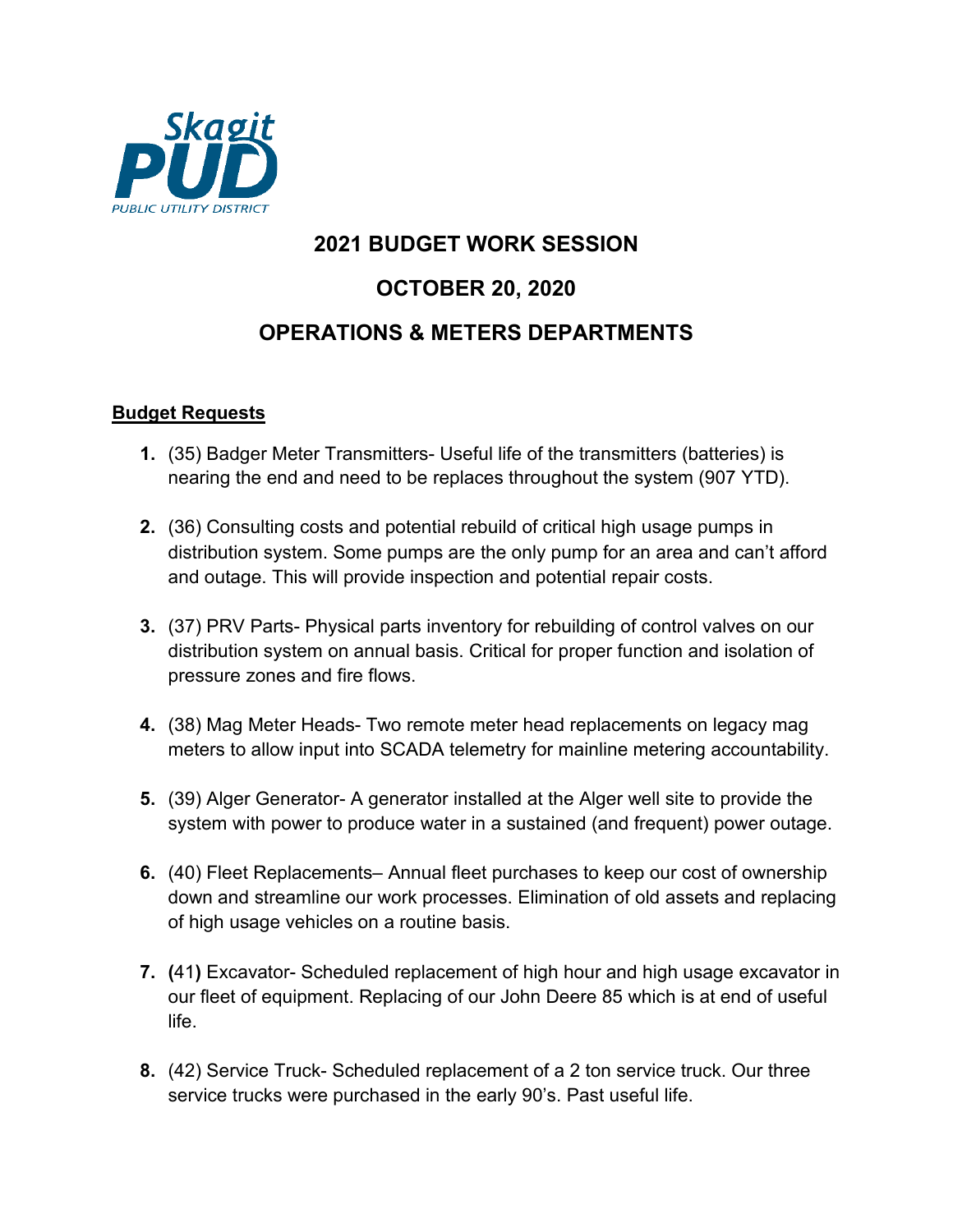- **9.** (43) Cellular SCADA Implementation of lower monthly cost of cellular communications at SCADA sites versus broadband. Upfront costs of hardware purchases and installation.
- **10.**(44) Reservoir cleaning Annual cleaning and inspection of our reservoirs with divers. 5-7 reservoirs per year, 5-year rotation.
- **11.**(45) PUD campus Funds for upcoming repairs and needs as we keep the aging infrastructure up and running.
- **12.**(49) SRD PLC replacement- Legacy hardware PLC needs replaced, no longer supported by manufacturer and parts are down to an eBay procurement. Critical PLC that operates the SRD.
- **13.**(50) WTP alarming software-Currently the only way alarms are monitored are at the operator's workstation. Safety and risk need to be mitigated by the implementation of alarming software that sends out notifications via cell phones, text and email to operators and superintendent.
- **14.**(51) Chlorine and CO2 alarming- Actual sensors for hazardous environments and integration into alarming system for operator and plant safety.

### **Professional Services Budget Requests**

1. (47) Risk and resiliency - Updating of Emergency Response Plan and others to comply with EPA mandate of R&R study to be completed by Dec 2020.

### **Education and Professional Development**

- 1. (46) Operations staff training Annual CEU's and job specific training for Distribution Operators, Electrician, Mechanic, Lab/Water Quality, Flushing and Valving crew. AWWA, WPUDA, Reverse Osmosis, and other pertaining WQ conferences. SCADA/Wonderware training, Pumps & motor HVAC training
- 2. (52) WTP staff training Annual CEU's for WTP Operators and conferences pertaining to water quality, plant optimization, AWWA, WAPUDA, and SCADA software HMI. Various classes to maintain CEU's.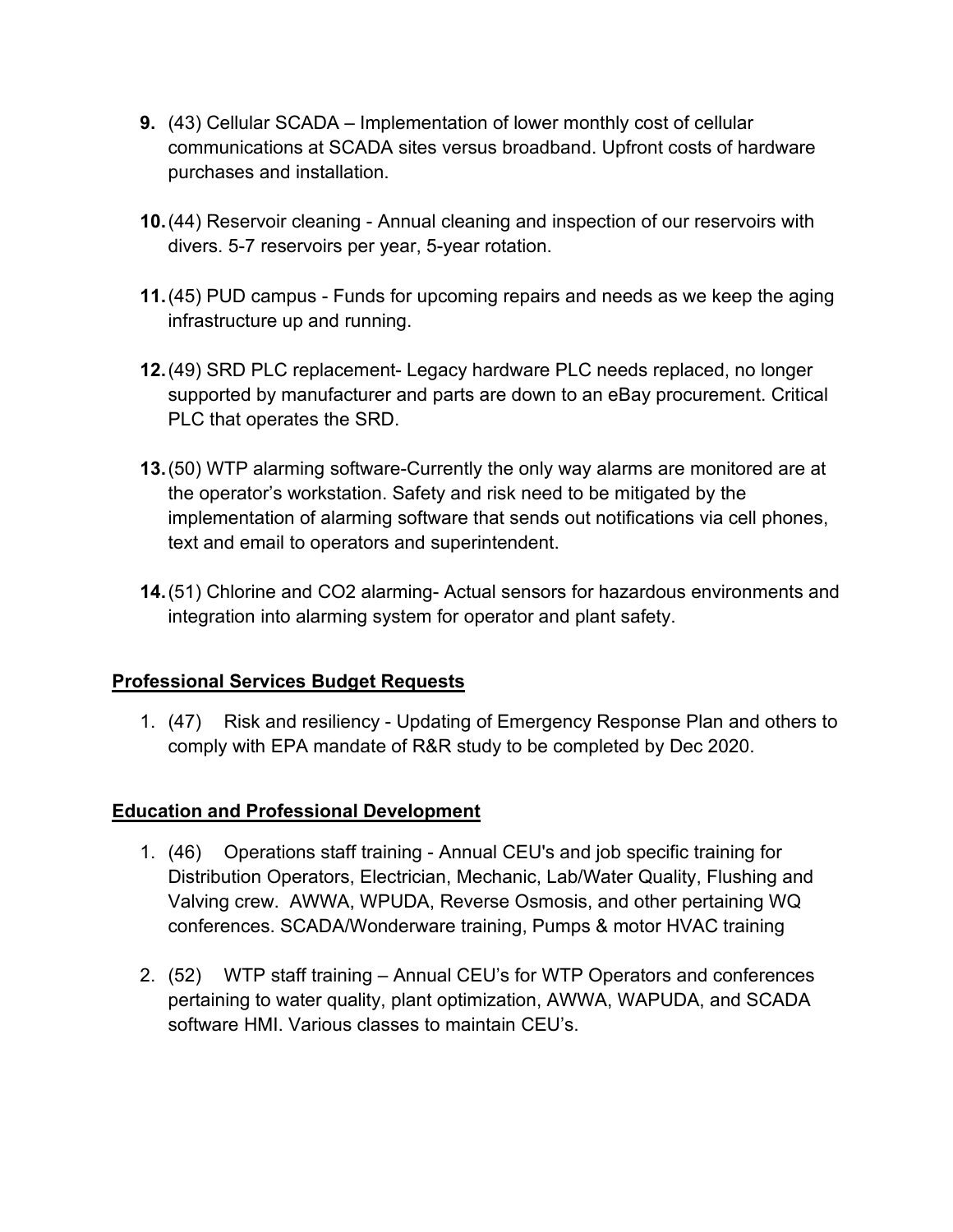

# **2021 BUDGET WORK SESSION OCTOBER 20, 2020 FINANCE DEPARTMENT**

## **Budget Requests**

### **Training Budget Requests**

1. (15) Finance training – annual WFOA finance officer's training, annual payroll training conference, WPUDA finance officer's semi-annual meetings and records manager's semi-annual meetings, GFOA GAAP update, payroll, accounting, finance and CEUs, purchasing and other training for storekeepers.

### **Professional Services Budget Requests**

1. (16) Professional Services – includes annual audit costs and single audit costs for the State Auditor's Office, contracted audit services, attorney foreclosure services on delinquent LUD assessments, and an actuarial evaluation for OPEB requirements.